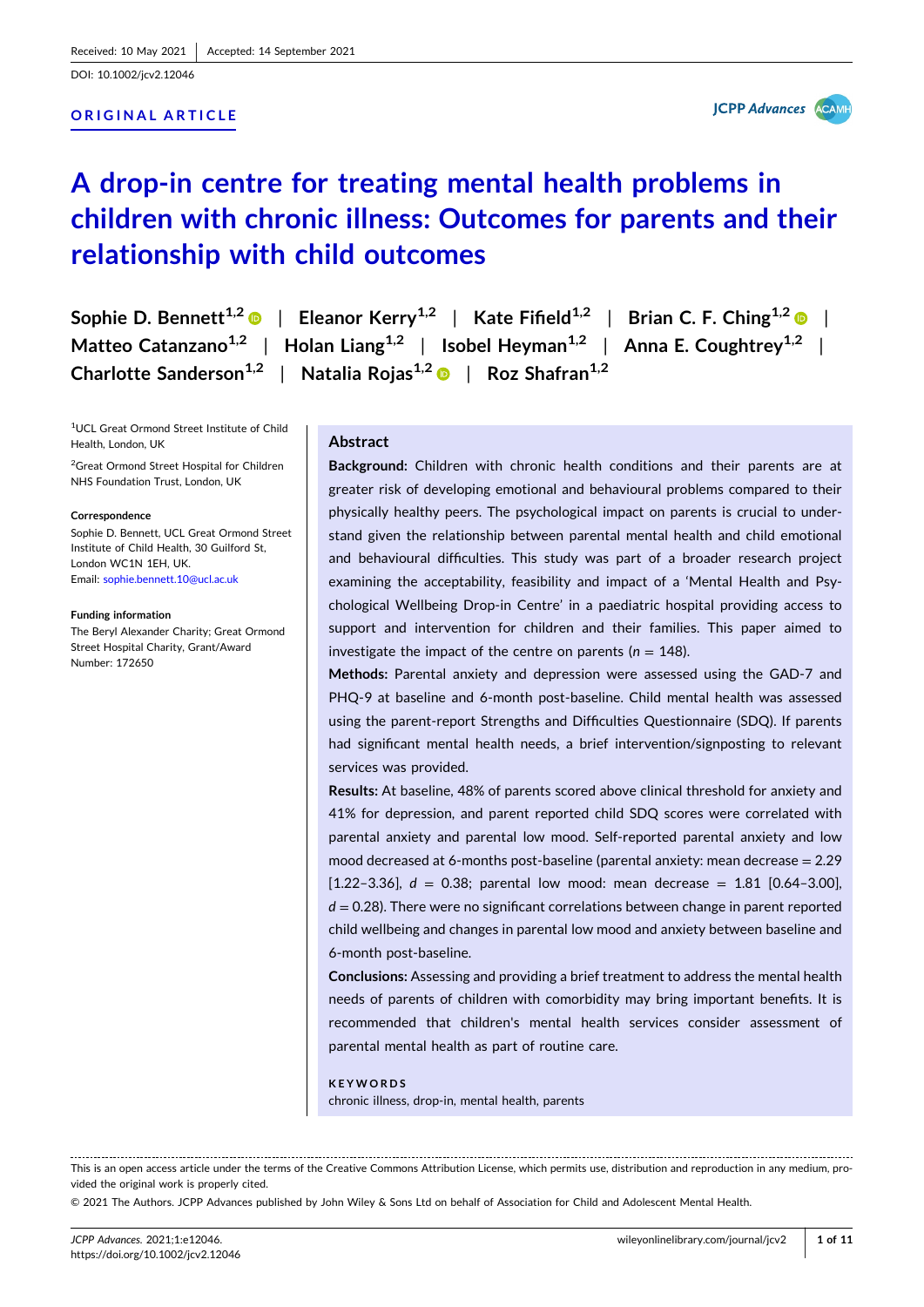#### **INTRODUCTION**

Children with chronic physical health conditions are at greater risk of developing emotional and behavioural problems compared to their physically healthy peers (Hysing et al., [2007](#page-8-0); Pinquart & Shen, [2011a,](#page-9-0) [2011b,](#page-9-0) [2011c\)](#page-9-0). This heightened risk is likely the result of a combination of psychological, social and biological factors including shared underlying pathology, increased uncertainty, peer relations, changes in parenting style and the side-effects of medication (Holmbeck et al., [2002](#page-8-0); Miller et al., [2008](#page-9-0); Sandstrom & Schanberg, [2004\)](#page-9-0). Children with psychological needs may also struggle more with treatment compliance and self‐management of their health which both in turn may lead to a reduced quality of life in the long-term (Hood et al., [2006](#page-8-0); Lima et al., [2013](#page-9-0)). It is increasingly recognised that having physical and psychological needs creates greater demand for services and therefore has a financial impact on the healthcare system (Naylor et al., [2012](#page-9-0)).

Parents of children with physical health difficulties also show elevated symptoms of depression and anxiety (Pinquart, [2019a,](#page-9-0) [2019b\)](#page-9-0). Studies suggest that these parents are under increased strain from balancing work and family commitments whilst also needing to manage their own anxieties about their child's future (Barlow & Ellard, [2006](#page-8-0); Cousino & Hazen, [2013\)](#page-8-0). The psychological impact on parents is particularly crucial to understand given the bi‐directional relationship between parental mental health and child emotional and behavioural difficulties (Bagner et al., [2013;](#page-8-0) Stone et al., [2016](#page-9-0)). Genetically informed studies have highlighted the importance of environmental factors and parenting in the intergenerational transmission of anxiety (Eley et al., [2015](#page-8-0)), depression (McAdams et al., [2015](#page-9-0)) and conduct problems (D'Onofrio et al., [2007](#page-8-0)). Parents with mental health difficulties may find it more difficult to manage their children's emotions and behaviours which may have negative consequences for their children's physical and psychological wellbeing (Pierce et al., [2020](#page-9-0); Reupert et al., [2013](#page-9-0)).

Psychological interventions have been successful in targeting distress among parents of children with a range of medical conditions such as cancer, traumatic brain injury, and asthma (Law et al., [2019](#page-9-0)). Research has also shown that treating parental mental health impacts positively on both parent mental health and child emotional and behavioural problems (Neece, [2014](#page-9-0)). Some research now also suggests that treating child mental health problems may lead to more positive outcomes for the parents' mental health (Creswell, Violato, et al., [2020;](#page-8-0) Jarosz & Bayer, [2017](#page-9-0); Wilkinson et al., [2013\)](#page-10-0). These findings suggest that it may not be necessary to treat child and parent separately to affect significant positive change for both.

Despite evidence demonstrating adverse outcomes for both parents and children with mental health difficulties in the context of chronic conditions, many are still not accessing evidence‐based treatments for their mental health needs (Acri & Hoagwood, [2015](#page-7-0); Bennett et al., [2015](#page-8-0), [2018](#page-8-0)). This unmet need may be in part due to pressures within the family, such as time‐constraints and the cost of travel (Cousino & Hazen, [2013;](#page-8-0) Sav et al., [2015\)](#page-9-0). However, structural barriers also exist within the healthcare system leading to long waits for treatment, rejected referrals when not meeting service criteria, and a 'postcode lottery of provision' (Crenna‐Jennings & Hutchinson, [2020](#page-8-0)).

#### **Key points**

- � Children with chronic physical health conditions are at greater risk of developing emotional and behavioural problems compared to their physically healthy peers.
- � Parents of children with physical health difficulties also show elevated symptoms of depression and anxiety.
- � The findings suggest that having a child with comorbid physical and mental difficulties places a toll on parental mental health.
- � Assessing and addressing the mental health of parents of children with comorbidity as part of routine treatment for the child's mental health may bring important benefits to parents and children.

A proposed method for overcoming the barriers to access for children with physical and mental health needs, is a 'mental health drop‐in centre' located within a paediatric hospital setting. This format of delivery may bring benefits both in terms of the immediacy of the support, but also in terms of the quality of treatment. For instance, being situated in a multi‐disciplinary hospital setting allows for joint-working and information-sharing between professionals from different specialties, improvement of referral pathways and increased speed of access to evidence‐based treatments (Tyler et al., [2017](#page-9-0)). Furthermore, the informality and flexibility of the drop-in approach may appeal to children and families who might otherwise be discouraged by complicated referral pathways and long waiting times (Anderson et al., [2017\)](#page-8-0). A drop-in may also allow for earlier detection and intervention, relieving the pressure on more specialist services which would in turn lead to economic benefits for the national health service (Arango et al., [2018](#page-8-0); Knapp et al., [2011](#page-9-0)). The advantages of mental health drop‐in centres have been reported in the general population (Barwick et al., [2013;](#page-8-0) Nath et al., [2016;](#page-9-0) Settipani et al., [2019\)](#page-9-0), however, studies have yet to explore the use of a mental health drop‐in centre in a paediatric hospital setting.

This study was part of a broader research project examining the acceptability, feasibility and impact of a 'Mental Health and Psychological Wellbeing Drop‐in centre' in a tertiary paediatric hospital setting. A separate study reports on the psychological outcomes for the children accessing the centre (Catanzano et al., [2020\)](#page-8-0). Overall, the drop‐in centre was found to improve mental health and quality of life in children and young people accessing the drop‐in centre. The present study aimed to investigate the impact of the drop-in on parents; specifically (i) the prevalence of mental health difficulties in parents attending the drop-in, (ii) the association between parent mental health and child mental health and quality of life at baseline and change over time, and (iii) whether attendance at the drop-in was associated with change in parental mental health. Whilst existing research has demonstrated the level of mental health needs in parents of children and young people with chronic physical health conditions, there is no research regarding the prevalence in parents who 'drop‐in' to such a centre. It is possible that the prevalence may be greater overall as they may either have a child with a mental health need, which itself may be associated with parental mental health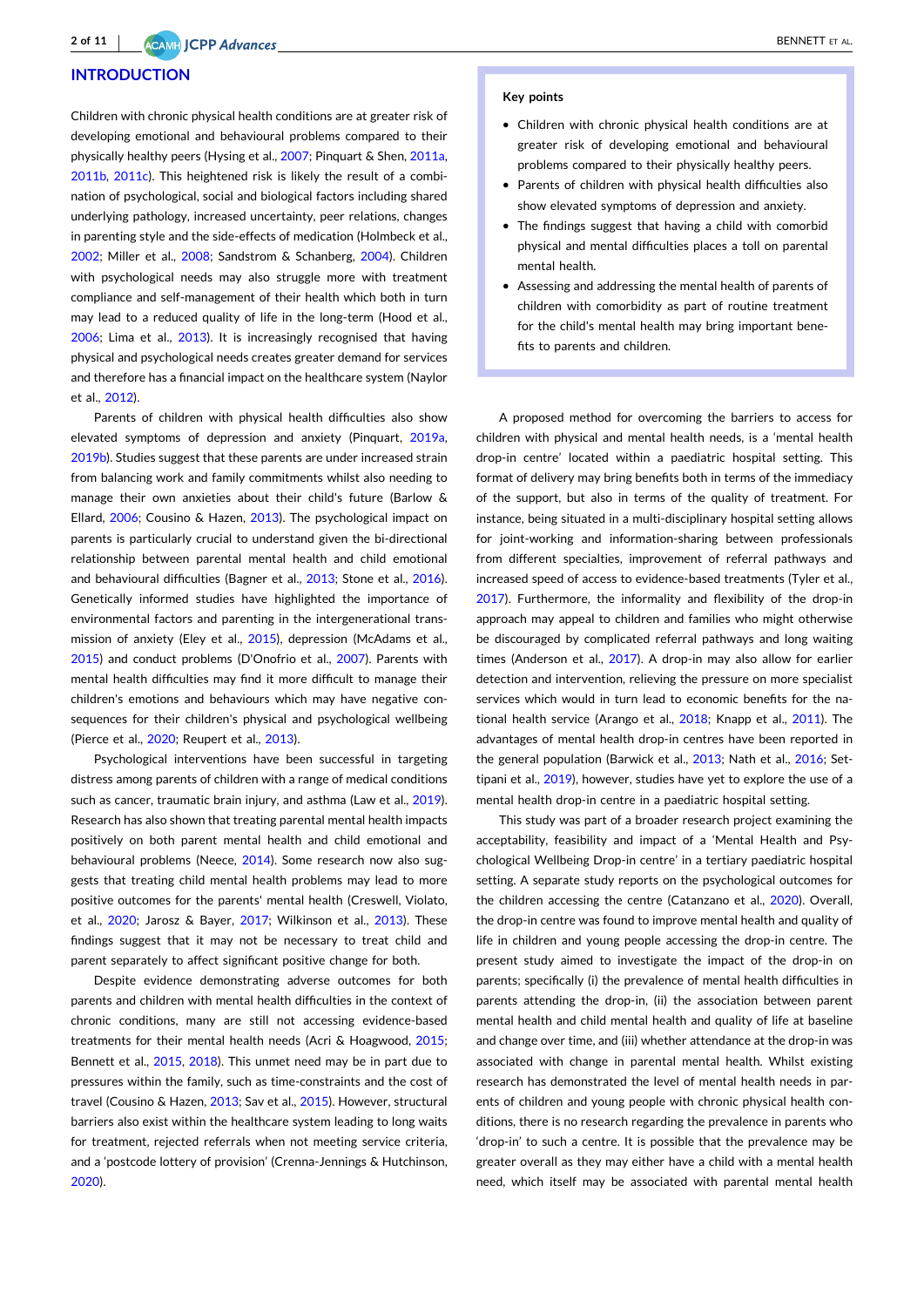- **3 of 11**

difficulties, or because they are accessing the centre for their own mental health needs. Given the anticipated high rates of parental mental health difficulties in this group, it is also important to understand whether such a drop‐in may be associated with improvement in parents' own mental health as well as their child's, and whether this association was the same when parents received a signposting intervention from the drop-in centre. Such information would provide preliminary evidence for whether such signposting interventions for parents are beneficial. Thirdly, given previous research demonstrating an association between parent and child mental health, we aimed to further understand this relationship at baseline, to determine whether our results replicated those of other samples demonstrating a positive correlation between parent and child mental health. We then wanted to extend this research through examining the correlation between change in child mental health and change in parent mental health. These correlations may help us to consider whether change in child mental health may be a causal or moderating factor in change in parental mental health in order to inform future controlled studies of interventions for either child or parent mental health in populations of children and young people with chronic physical illness.

## **METHODS**

#### **Design**

This study was part of an uncontrolled trial of a 'psychological wellbeing drop-in centre' for young people, their siblings and carers attending a national paediatric hospital (Catanzano et al., [2020\)](#page-8-0).

#### **Participants**

For the drop-in centre study, we included patients attending the paediatric hospital for a physical health condition within the last 6‐ month and their parents/carers and siblings. The main inclusion criteria was a common mental health need (anxiety, depression and/ or behavioural difficulties) that was interfering with current functioning. Parents/carers could receive support from the booth for their own mental health needs as well as their child's. Families must not have been under the care of paediatric psychology services within the hospital at the time and needed to process a sufficient grasp of English to facilitate engagement with the assessment and treatment processes.

## **Procedure**

Recruitment took place from March 2018 to December 2019. The drop‐in centre served both as a focus for recruitment and for raising awareness of the project. One volunteer/member of staff was present Monday–Friday (10 am–12 pm and 2–4 pm) with a clinical psychologist and/or psychiatrist on call at all times. Participants were recruited into the study via five routes: (i) the family/ patient could approach a staff member at the centre ('physical drop‐ in'), (ii) contact the team by e-mail/telephone, (iii) a staff member

could approach a family/patient in other areas of the hospital with a leaflet about the project ('active recruitment'), (iv) clinicians within the hospital could signpost or (v) refer patients and/or families to the project. Families then consented and completed baseline measures, either in person or over the telephone. Following this, an initial triage assessment, taking approximately 30‐min, was carried out in accordance with a standardised protocol either over the telephone or face‐to‐face depending on participant preference. All patients were then discussed in a weekly meeting with a consultant child and adolescent psychiatrist and allocated to an intervention based on a clinical decision making algorithm that considered factors including clinical risk, relationship to physical health condition, participant preference, neurodevelopmental factors, family factors and symptom severity. At no point in the study was there a waiting list for the initial triage assessment. Decisions were made at a weekly meeting, therefore, participants waited a maximum of seven days to be allocated to an intervention. All measures were completed at baseline after consent, and at 6‐months from baseline. Outcome measures were collected face‐to‐face or remotely by phone/e‐mail (depending on participant preference) by a researcher that was not involved in the delivery of the intervention. All parents/carers completed measures of their own mental health at baseline and 6‐month follow‐up, whether seeking treatment for their child or themselves.

#### **Ethics**

Written informed consent was taken for all participants included in the study by research assistants. In some instances, participants verbally consented over the phone, which was recorded and the responses were written up by research assistants. All methods of data collection were in the ethically approved protocol. Ethics approval was granted by the London Riverside Research Ethics Committee (REC reference number: 16/LO/1915).

### **Intervention**

Participants were allocated to interventions according to the decision‐making algorithm. Specifically, they could be allocated to the following:

## Children (hospital patients and siblings) with mental health needs

- (i) Provision of/direction to self‐help materials and/or online resources
- (ii) Further assessment in the form of either a neurodevelopmental assessment and/or computerised mental health diagnostic assessment (the Development and Wellbeing Assessment; Goodman et al., [2000](#page-8-0))
- (iii) Signposting/referral to appropriate internal or external services
- (iv) A brief modular psychological intervention defined as up to six sessions (6 h total) of either telephone or face-to-face guided self-help based on the Modular Approach to Therapy for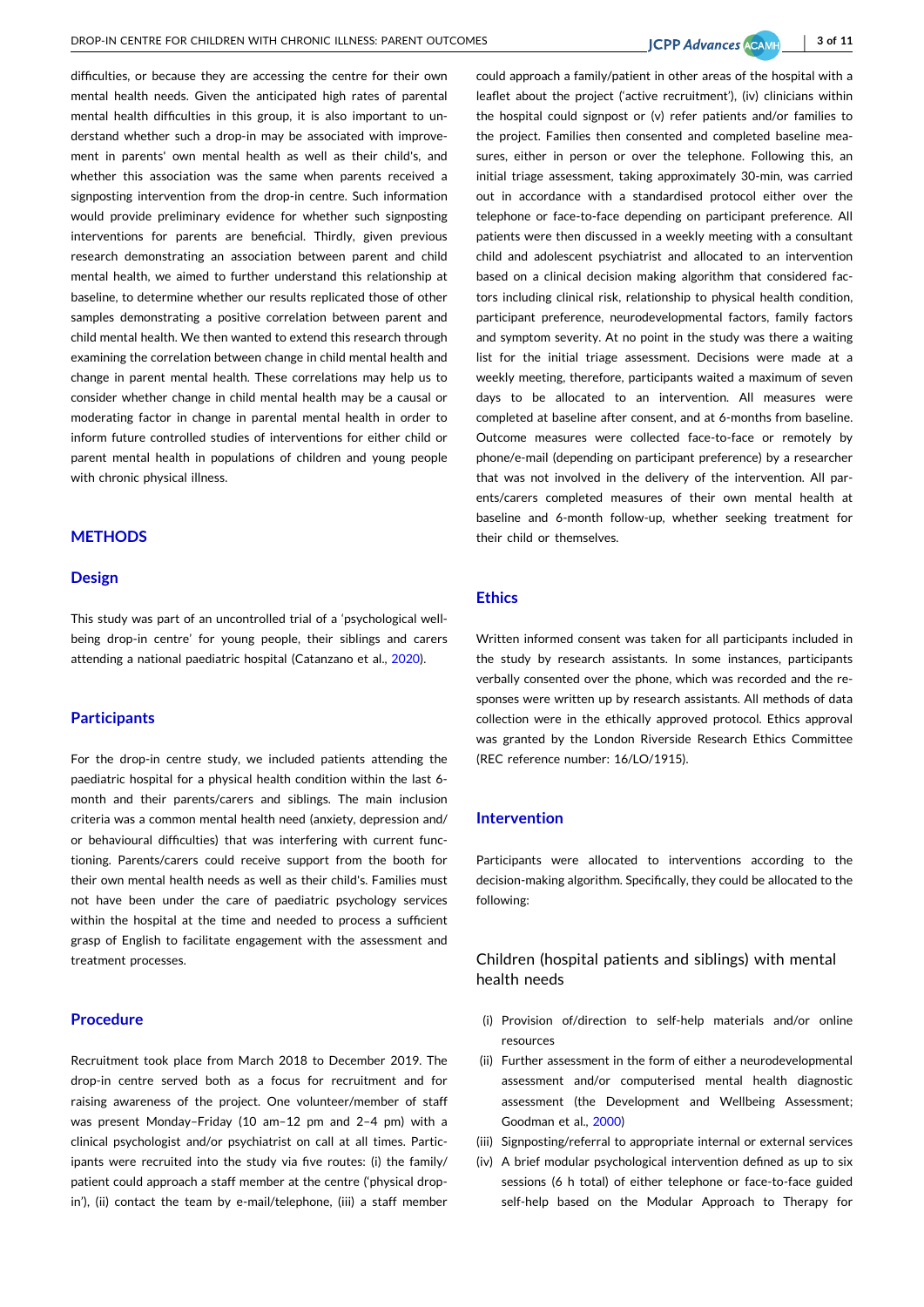#### **4 of 11** ACAME **CONTRACTE ET AL.** BENNETT ET AL.

Children with Anxiety, Depression, Trauma, or Conduct Problems (MATCH‐ADTC; Chorpita & Weisz, [2009](#page-8-0)) provided by newly qualified clinical psychologists, trained psychological wellbeing practitioners (i.e., individuals trained specifically in low-intensity therapies, usually through a specific program, associated with Improving Access to Psychological Therapies initiative) and/or a junior doctor with specific training in the intervention. The intervention was delivered to either the parents or child depending on the child's primary difficulty, age and intellectual ability. For further details of this intervention, see Catanzano et al. ([2020](#page-8-0)).

### Parents/carers with mental health needs

- (i) Provision of/direction to self‐help materials and/or online resources
- (ii) Signposting/referral to appropriate internal or external services including local Improving Access to Psychological Therapies (IAPT) services

#### **Outcome measures**

#### Parental mental health

Parental anxiety was assessed using the 7‐item, self‐report Generalized Anxiety Disorder Scale (GAD‐7; Spitzer et al., [2006](#page-9-0)). Parental depression was assessed using the 9‐item self‐report Patient Health Questionnaire (PHQ‐9; Kroenke et al., [2001](#page-9-0)). Scores ≥10 were considered to be above the clinical threshold.

#### Child mental health and quality of life

Child mental health was assessed using the Strengths and Difficulties Questionnaire (SDQ), a parent‐report measure for children aged 4–17 (Goodman & Goodman, [2011\)](#page-8-0) and child quality of life was assessed using the parent report Pediatric Quality of Life Inventory (PedsQL; Varni et al., [2001](#page-10-0)). These measures have all been shown to demonstrate good psychometric properties (Varni et al., [2001](#page-10-0); Goodman, [2001](#page-8-0); Plummer et al., [2016;](#page-9-0) Ueki et al., [2013](#page-9-0)). They have been validated in UK populations (Goodman & Goodman, [2011;](#page-8-0) Upton et al., [2005](#page-9-0)).

#### **Analysis**

For all analyses, missing data at 6-months post-baseline were managed using multiple imputation. All subscales of the relevant scale at both time points and participant characteristics (deprivation, ethnicity and whether they received a brief psychological intervention) were included in the multiple imputation model. Ten datasets were imputed. Total scores were used for all measures. All descriptive statistics, handling of missing data and analyses were undertaken using SPSS statistical analysis software (V.25, IBM).

(1) Determining the level of mental health need in the parents attending the drop‐in centre

The percentage of parents scoring  $\geq$ 10 (i.e., above clinical threshold) on measures of parental mental health was computed.

(2) Examining the association between parental mental health and child mental health and quality of life

Bivariate correlations using Spearman's rho coefficients were used to explore the associations between parent and child outcomes (de Winter et al., [2016\)](#page-8-0). Correlations of .10 are considered small, .30 are considered moderate and .50 are considered large. Confidence intervals for correlations were computed using SPSS syntax.

(3) Examining the outcome of the drop-in centre on the parents' own mental health

Descriptive statistics for GAD‐7 and PHQ‐9 total scores at baseline (time one) and 6‐months (time two) were calculated. Difference scores were based on the mean change in scores. Changes were tested using paired samples *t*‐tests and converted into standardised effect sizes (Cohen's d) where .20 is considered a small effect, .50 a medium effect, and .80 a large effect (Cohen, [2013](#page-8-0)). A sensitivity analysis was conducted in which parents who had been the primary recipient of the intervention were removed.

## **RESULTS**

### **Participant flow**

Three hundred and fourteen participants initially consented to take part. No children or young people came to seek the service without a carer/parent. One hundred and eighty‐six participants were allocated to the intervention. One hundred and thirty‐nine of those attending had primary concerns relating to the hospital patient (i.e., child or young person), 36 had primary concerns relating to a parent of a hospital patient and 18 had primary concerns relating to a sibling. The demographics of the 186 participants are reported elsewhere (Catanzano et al., [2020\)](#page-8-0). Figure [1](#page-4-0) illustrates the flow of participants through the study, with reasons for exclusion/attrition at each stage of the pathway. Analyses were completed for all parents and for their child who was the primary participant (either patient or patient's sibling). Eleven families of those 186 allocated to an intervention included more than one participant. In these 11 families, only the parent and patient data were included and the sibling data were removed. Returning patients ( $n = 5$ ) and those with no baseline measures ( $n = 22$ ) were also removed, leaving a sample size of 148 in the analysis (Figure [1\)](#page-4-0). Of the 148 parents who had baseline data for both GAD‐7 and PHQ‐9, 120 parents completed the GAD‐7 at 6‐months post‐baseline and 118 parents completed the PHQ‐9 at 6‐months post‐baseline. Twenty‐eight 6‐month post‐baseline scores were imputed for GAD‐7 and 30 for PHQ-9.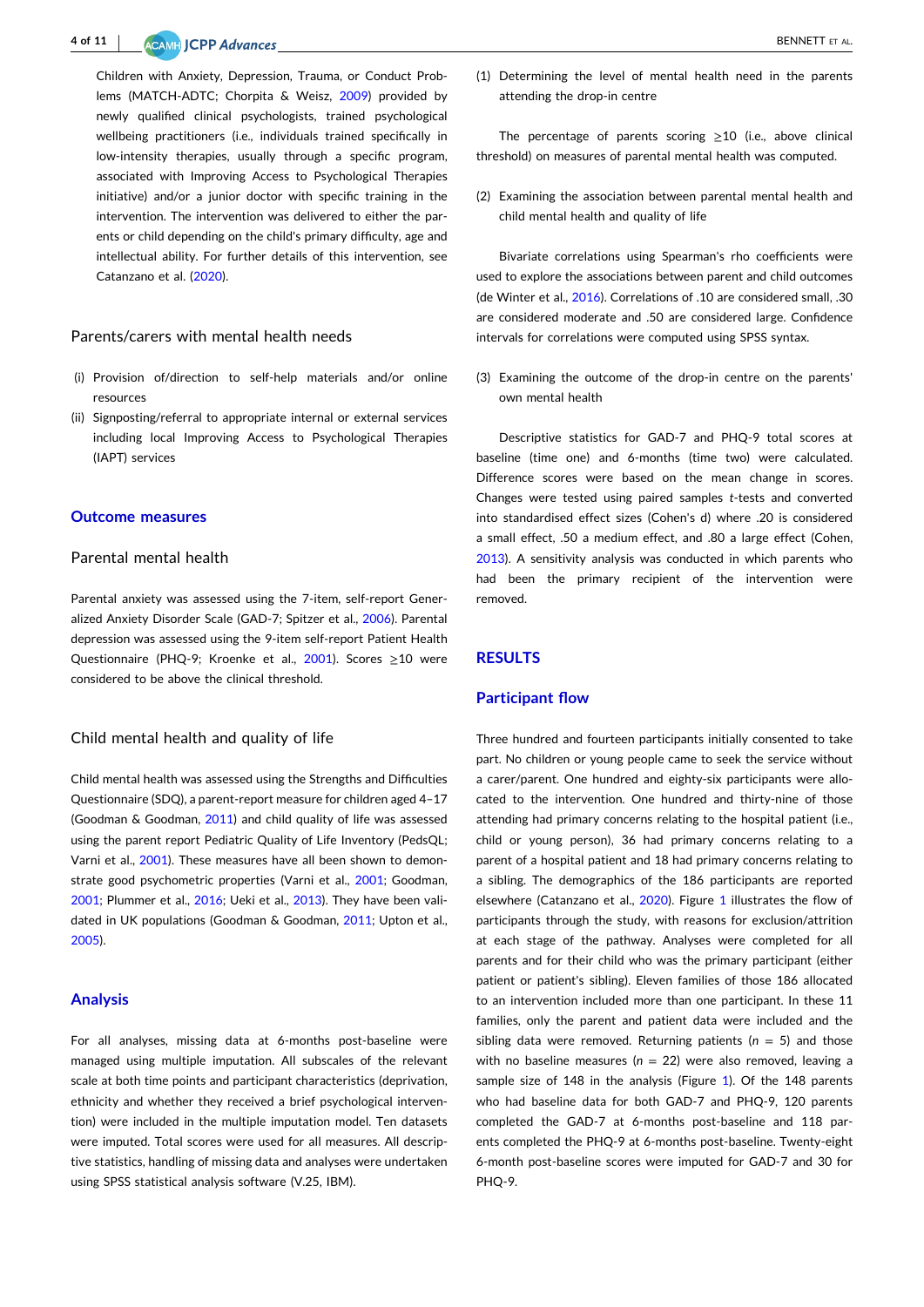- **5 of 11**

<span id="page-4-0"></span>

**FIGURE 1** Adapted CONSORT diagram showing patient flow

#### **Participant and intervention characteristics**

The full characteristics of the initial 186 participants in the main 'drop‐in centre' study are reported elsewhere (Catanzano et al., [2020](#page-8-0)). For the 148 families with paired parent and child data that were included in the analysis, the recipient of the intervention was a hospital patient ( $n = 112$ ), a parent ( $n = 30$ ) or a sibling ( $n = 14$ ). This includes eight families where both parent and child were a recipient of the intervention (i.e., Four parent and sibling; four parent and patient). One hundred and thirty-two of the 148 parents were mothers and 16 were fathers (mean age 40.64 years,  $SD = 7.99$  years). Fifty nine percent were married, 63% were employed (31% full-time; 25% part-time; 7% self-employed) and 12% had a self‐reported disability.

Participants were from a number of hospital departments, most commonly rheumatology (14%), ophthalmology (14%) and neurology

(11%). See Table S1 for details of the main medical conditions of participants. According to the standardised measures, the 148 children and young people presented with elevated levels of: emotional problems (58%), conduct problems (39%), hyperactivity (34%) and peer problems (36%). The 148 parents presented with elevated levels of: anxiety only (13.5%), depression only (6%), both anxiety and depression (34.5%), anxiety with or without depression (48%), depression with or without anxiety (41%).

Following initial assessment, considering interventions delivered for child mental health problems, 41 of the 148 participants were provided with a brief modified version of the modular psychological treatment MATCH‐ADTC, 55 were referred onwards, 10 had liaison work, 5 underwent a neurodevelopmental assessment and 44 were signposted to resources/services. Of the five children and young people who underwent a neurodevelopmental assessment with a consultant child and adolescent psychiatrist, two were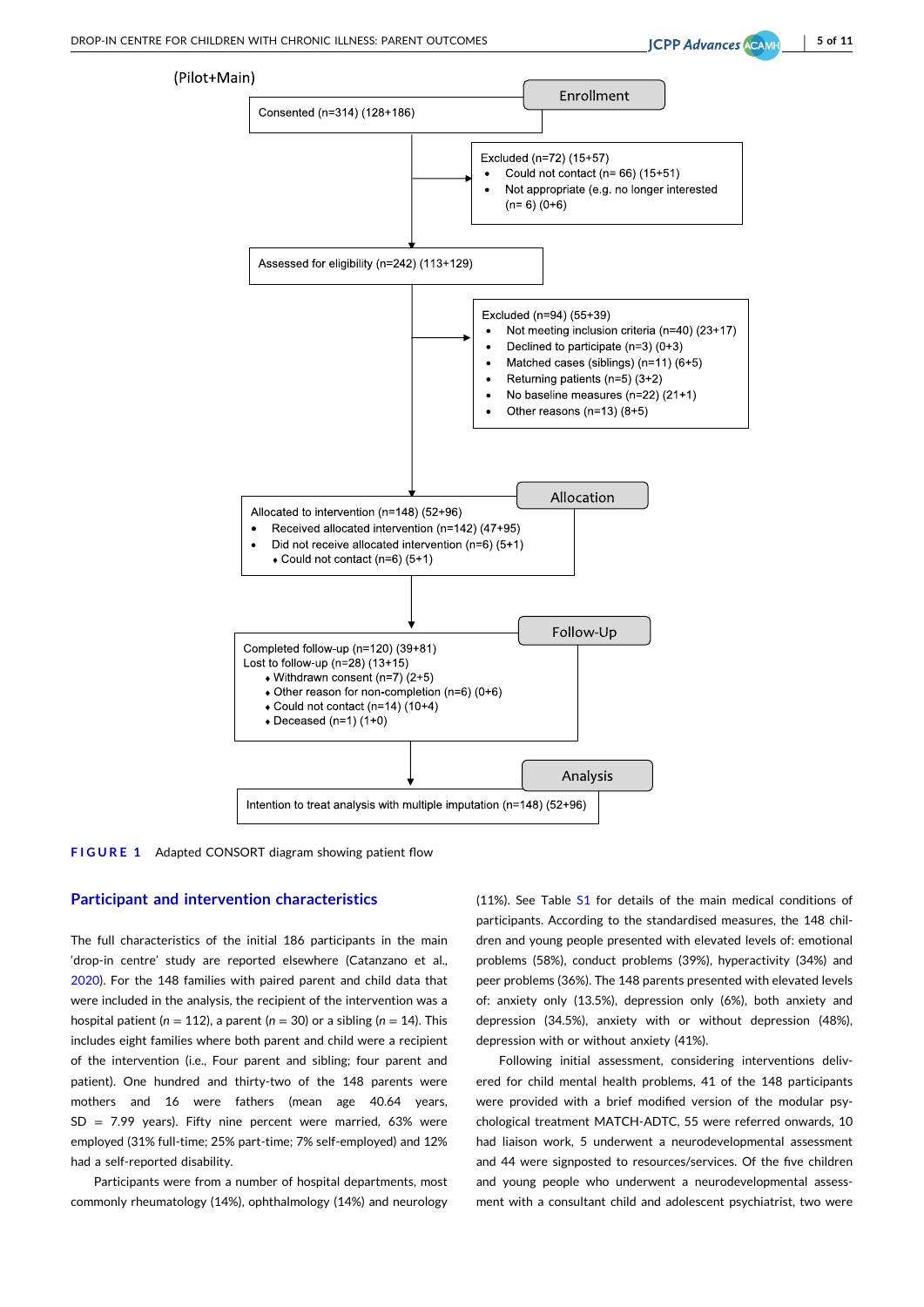diagnosed with autism spectrum disorder, one with attention deficit hyperactivity disorder, and one with intellectual disability. The one other participant was not given a diagnosis from the neurodevelopmental assessment. Participants could be provided with more than one type of intervention. See Catanzano et al. [\(2020\)](#page-8-0) for further details.

Thirty of the 148 parents received an intervention for their own mental health. Thirteen of these 30 were referred to internal psychological services. Twelve referrals were accepted, nine had been assessed, six had started treatment and three families had declined the service by the time of 6‐months post‐baseline. They were treated by: Family therapists (2), Clinical psychologists (3), and Assistant psychologists (1). The type of intervention included: high intensity cognitive behavioural therapy (CBT) (2), family therapy/other (2) and low intensity CBT (2). The number of treatment sessions delivered by the 6‐month post‐baseline point ranged between 4 and 24. Thirteen parents were signposted to adult Improving Access to Psychological Therapies (IAPT) services, with one refusing support and another declining both the treatments offered (computerised CBT as they did not think this would be helpful and subsequently phone CBT as this clashed with their working hours) following assessment from their local IAPT. Of the remaining 11, one has been recorded as having had three therapy sessions and three as not being seen by IAPT by the 6-month post-baseline time point. The outcome of the IAPT signposting is unknown for the remaining seven. The remaining four parents received single‐session counselling (1), were signposted to either self-help materials (1), other services (1), or to a psychologist already involved with another member of the family (1).

#### **Outcomes**

(1) Determining the level of mental health need in the parents attending the drop‐in centre

Mean scores on the GAD-7 and PHQ-9 are presented in Table 1. The results indicate an elevation in both parental anxiety and depression with 48% of the 148 parents scoring above clinical threshold for anxiety and 41% for depression at baseline, compared

to norms of approximately 6% for anxiety (Hinz et al., [2017\)](#page-8-0) and 7% for depression (Rief et al., [2004](#page-9-0)) in the general population.

(2) Examining the association between parental mental health and child mental health and quality of life

Parent‐reported child mental health at baseline, as measured by the total score on the SDQ, was moderately positively correlated with parental anxiety as measured by the total score on the GAD-7  $(r_s = .26, p = .002, N = 140;$  See Table 2) and parental low mood as measured by the total score on the PHQ-9  $(r_s = .29, p = .001,$  $N = 140$ ), at baseline, Child quality of life reported at baseline, as measured by the total score on the PedsQL, was correlated with parental anxiety ( $r_s = -.21$ ,  $p = .045$ ,  $N = 91$ ) and low mood at baseline  $(r_s = -0.22, p = .040, N = 91)$ . Correlations of .1 are considered to be small and those of .3 are moderate.

There was a small correlation between change in parent reported child wellbeing (SDQ total) between baseline and 6-months postbaseline and changes in parental low mood and anxiety between baseline and 6-months post-baseline  $(r_s = .10, p = .306, N = 137$  and  $r<sub>s</sub> = .12, p = .242, N = 137$ , respectively). There was also a small correlation between change in parent reported child quality of life (PedsQL total) between baseline and 6‐months post‐baseline and changes in parental low mood and anxiety between baseline and 6-month post-baseline ( $r_s = .09$ ,  $p = .454$ ,  $N = 92$  and  $r_s = -.14$ ,  $p = .231$ ,  $N = 92$ , respectively).

(3) Examining the outcome of the drop‐in centre on the parents' own mental health

Self-reported parental anxiety demonstrated a decrease from an estimated mean score of 9.20 (0.51) at baseline to 6.91 (0.48) at 6‐months post‐baseline, a mean decrease of 2.29, 95% CI (1.22– 3.36), *t*(78) = 4.20, *p* < .001, *d* = 0.38 (small effect size; see Table 1). Self-reported parental low mood also demonstrated a decrease from an estimated mean score of 8.78 (0.55) at baseline to 6.97 (0.52) at 6‐months post‐baseline, a mean decrease of 1.81, 95% CI (0.64– 3.00), *t*(85) = 3.02, *p* = .003, *d* = 0.28 (small effect size). When the 30 parents who were the recipients of intervention were removed from these analyses, the pattern of results remained the same (Table 1).

|  |  |  |  |  | TABLE 1 Comparison of GAD-7 and PHQ-9 parent-reported scores at baseline and 6-months post-baseline |
|--|--|--|--|--|-----------------------------------------------------------------------------------------------------|
|--|--|--|--|--|-----------------------------------------------------------------------------------------------------|

| <b>Measure</b>                                                                         | $\mathsf{n}$ | <b>Baseline</b><br>M(SE)    | 6-months Post-baseline<br>M(SE) | Mean difference (CI) P |              | d        | df <sup>a</sup> |
|----------------------------------------------------------------------------------------|--------------|-----------------------------|---------------------------------|------------------------|--------------|----------|-----------------|
| GAD total score (all participants)                                                     |              | 148 9.20 (0.51) 6.91 (0.48) |                                 | $2.29$ (1.22; 3.36)    | $< 0.001***$ | .38 78   |                 |
| PHQ total score (all participants)                                                     |              | 148 8.78 (0.55) 6.97 (0.52) |                                 | 1.81(0.64; 3.00)       | $.003**$     | $.28$ 85 |                 |
| GAD total score (parent is intervention recipient removed) 118 8.39 (0.55) 6.32 (0.56) |              |                             |                                 | 2.07(0.94:3.21)        | $< 0.001***$ | .02      | - 70            |
| PHQ total score (parent is intervention recipient removed) 118 7.76 (0.56) 6.57 (0.58) |              |                             |                                 | $1.19$ (0.03; 2.34)    | $.044*$      | .01      | - 73            |

*Note*: Multiple imputations by fully conditional specification was used to account for missing data and degrees of freedom (df) were adjusted accordingly. Means (*M*), standard errors (SE), 95% confidence intervals (CI) around the mean difference, *p* values for paired *t*‐tests and effect sizes (*d*) are shown for all participants included in the analysis.

Abbreviation: CI, 95% Confidence Interval for Mean Difference.

<sup>a</sup>Barnard J, Rubin DB. Small-Sample Degrees of Freedom with Multiple Imputation. Biometrika.1999; 86(4):948-55.

\**p* < .05; \*\**p* < .01; \*\*\**p* < .001.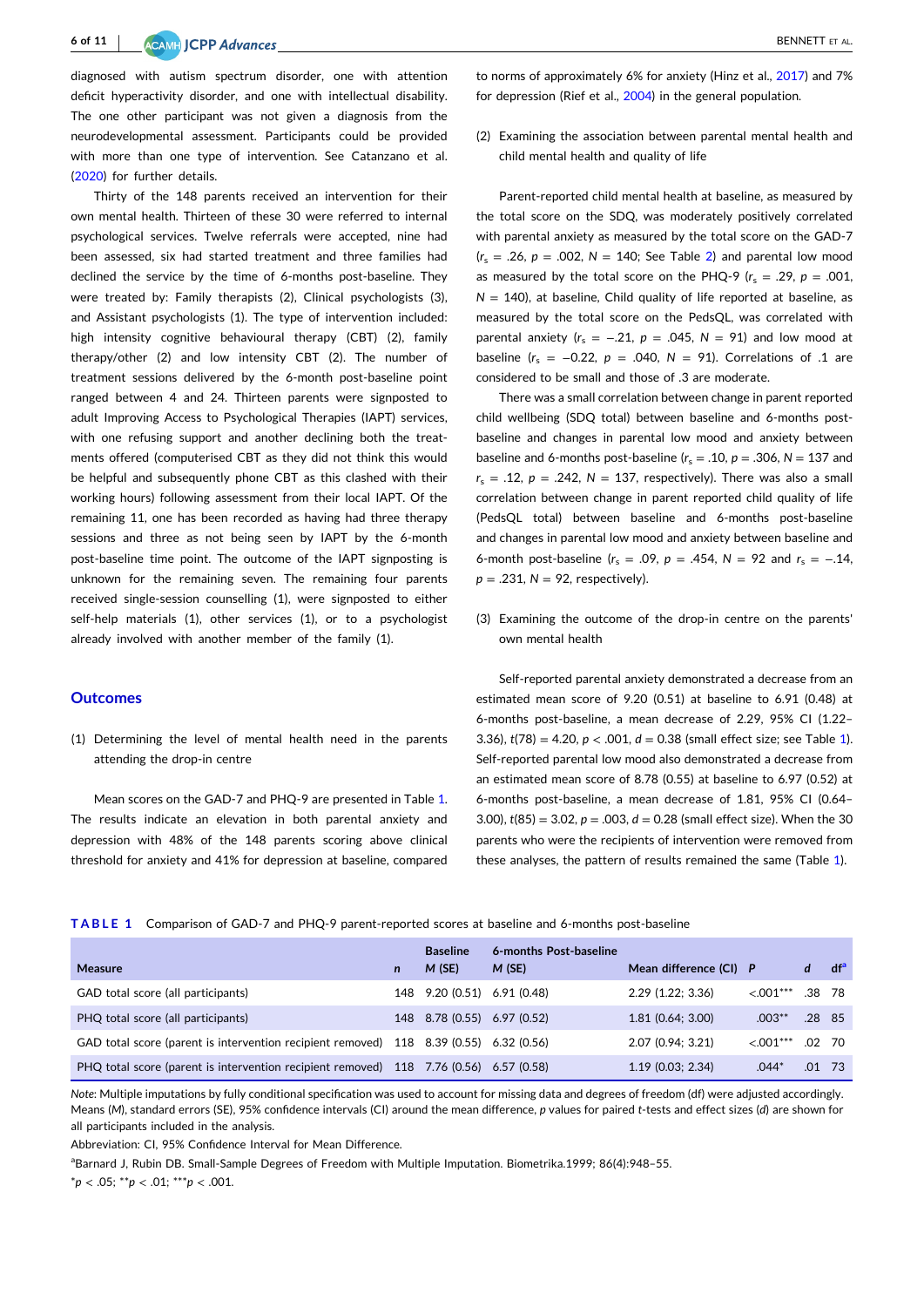| <b>DISCUSSION</b> |  |  |
|-------------------|--|--|
|                   |  |  |

This study found that parents of children with mental health problems in the context of physical health difficulties have significant mental health problems, with almost half reaching caseness on standardised measures of anxiety and depression. The high proportion of parents reaching caseness in this study is higher than has been reported in studies of children with physical health problems alone (Pinquart, [2019a,](#page-9-0) [2019b](#page-9-0); van Oers et al., [2014](#page-10-0)) and of children with mental health problems alone (Campbell et al., [2020\)](#page-8-0). The mental health of parents attending the drop-in centre improved across time, both for all parents attending the drop-in centre and for those parents who received a signposting intervention or referral for their own mental health. Together the findings suggest that having a child with comorbid physical and mental difficulties places a toll on parental mental health and that attendance at a drop-in centre may be associated with improvement in parent mental health. However, whilst parent and child mental health were moderately correlated at baseline, change in parent mental health and change in child mental health demonstrated only a small correlation, therefore the nature of the relationship between attendance at the drop-in centre and parent and child mental health is unclear in this study.

The findings demonstrate similar effect sizes to studies showing parent mental health improves as a function of child mental health (Creswell, Violato, et al., [2020](#page-8-0); Lavallee et al., [2019](#page-9-0); Silverman et al., [2009\)](#page-9-0) and shows that the findings extend to children and young people with physical health comorbidity. The correlational findings are also consistent with studies showing a relationship between parent and child mental health in the general population (Bagner et al., [2013](#page-8-0); Stone et al., [2016\)](#page-9-0) and with research demonstrating that treating maternal depression improves childhood depression (Wickramaratne et al., [2011\)](#page-10-0). Similarly, when a parent has an anxiety disorder, rates of child recovery from the anxiety disorder is approximately half compared to when there is no parental anxiety disorder (Bodden et al., [2008](#page-8-0); Hudson et al., [2014\)](#page-8-0). This study suggests this relationship between parent and child mental health extends to the paediatric chronic health population, where parents have elevated mental health problems, which may further compound the vulnerability of this population to mental health difficulties.

Overall, it is clear that it is important to assess parent mental health and to offer signposting to self-help materials and signposting/referrals to services that can support them as part of the child's care if needed. The benefits of providing effective, low intensity interventions for children and adults are that they are costeffective, acceptable, increase access and facilitate early intervention with benefits for the parent and the child (Catanzano et al., [2020;](#page-8-0) Creswell, Waite, et al., [2020](#page-8-0); Robinson et al., [2020](#page-9-0)). It is notable that child centred CBT for anxiety does involve parents at times to support with key strategies such as exposure and reinforcement and that that intervention reduces anxiety in parents (Cobham et al., [1998\)](#page-8-0). However, the reduction in parental anxiety during such child centred CBT is less than when additional mental health support is provided during the therapy itself (Creswell et al., [2015](#page-8-0)). The numbers of parents receiving direct support in the present study were too small to statistically compare with those who did not, but the findings appear similar for this group of parents with children who have physical health comorbidities. It may be the case that a

Correlations between parental mental health and child wellbeing and quality of life scores at baseline  $2$  Correlations between parental mental health and child wellbeing and quality of life scores at baseline  $\sim$ **TABLE**

|                                                                                                                                                                                                                                |                       |                        |                         |                       |                       |                                                                         | $\infty$ |
|--------------------------------------------------------------------------------------------------------------------------------------------------------------------------------------------------------------------------------|-----------------------|------------------------|-------------------------|-----------------------|-----------------------|-------------------------------------------------------------------------|----------|
| 1. GAD-7 total score at baseline                                                                                                                                                                                               |                       |                        |                         |                       |                       |                                                                         |          |
| 2. PHQ-9 total score at baseline                                                                                                                                                                                               | 0.816 (0.74; 0.87)    |                        |                         |                       |                       |                                                                         |          |
| 3. SDQ total score at baseline                                                                                                                                                                                                 | 0.263 (0.10; 0.41)    | 0.288 (0.12: 0.44)     |                         |                       |                       |                                                                         |          |
| 4. PedsQL total score at baseline                                                                                                                                                                                              | $-0.210(-0.40; 0.00)$ | $-0.215(-0.40; -0.01)$ | $-0.405 (-0.57; -0.21)$ |                       |                       |                                                                         |          |
| 5. Difference in GAD-7 total scores                                                                                                                                                                                            | 0.538 (0.40; 0.65)    | 0.367 (0.21: 0.50)     | $0.080(-0.09; 0.24)$    | $-0.116(-0.31; 0.09)$ |                       |                                                                         |          |
| 6. Difference in PHQ-9 total scores                                                                                                                                                                                            | 0.378(0.23; 0.51)     | 0.507 (0.37; 0.62)     | $0.107 (-0.06; 0.27)$   | $-0.084(-0.28; 0.12)$ | 0.620 (0.50; 0.72)    |                                                                         |          |
| 7. Difference in SDQ total scores                                                                                                                                                                                              | $0.139(-0.03; 0.30)$  | $0.053(-0.12; 0.22)$   | 0.355(0.19; 0.50)       | $-0.137(-0.33; 0.07)$ | $0.115 (-0.05; 0.28)$ | $0.098(-0.07; 0.26)$                                                    |          |
| 8. Difference in PedsQL total scores                                                                                                                                                                                           | $-0.171(-0.36; 0.04)$ | $-0.097(-0.30; 0.11)$  | $-0.071(-0.27; 0.14)$   | 0.305(0.10; 0.48)     |                       | $-0.138$ $(-0.33; 0.07)$ 0.087 $(-0.12; 0.29)$ $-0.162$ $(-0.36; 0.05)$ |          |
| Note: Multiple imputations by fully conditional specification was used to account for missing data. Spearman's rho correlation coefficient (r.) and 95% confidence intervals (CI) are shown for all participants included in t |                       |                        |                         |                       |                       |                                                                         |          |

analysis. 1 = small effect size; .3 = moderate effect size; .5 = large effect size.

analysis. 1 = small effect size; .3 = moderate effect size; .5 = large effect size.

Abbreviation: PedsQL, Pediatric Quality of Life Inventory; SDQ, Strengths and Difficulties Questionnaire.

Abbreviation: PedsQL. Pediatric Quality of Life Inventory: SDQ, Strengths and Difficulties Questionnaire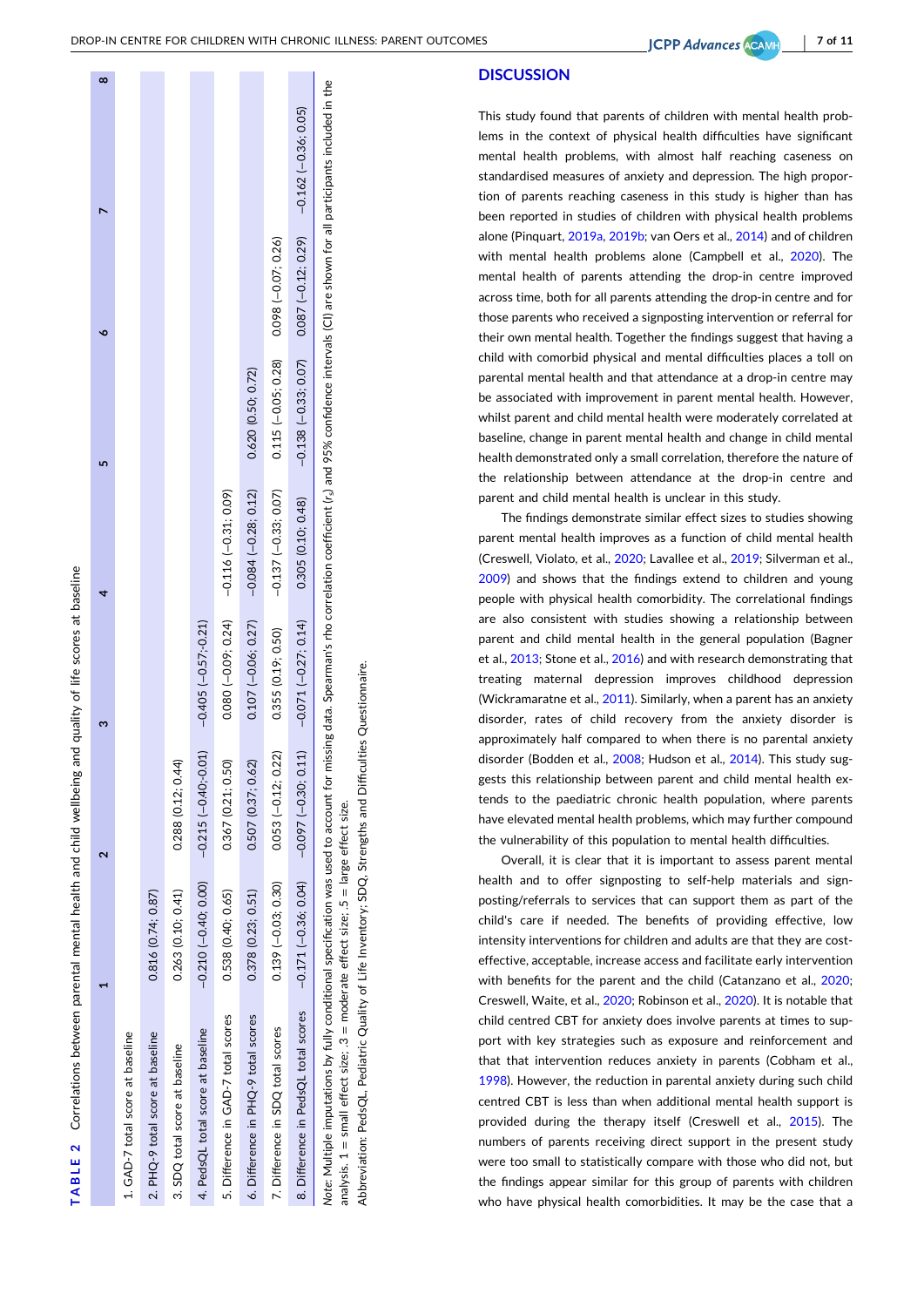<span id="page-7-0"></span>stepped care approach to parent support might be helpful during treatment of child mental health difficulties, as parents with significant need may benefit from more direct support. These should be integrated into the child's care to reduce barriers such as caregiving demands, stigma, and parents prioritising their child's needs above their own (Rotberg et al., [2020](#page-9-0)). Another challenge in offering interventions for parental mental health difficulties as part of routine care for children with comorbidity is that it is the child, not the parent, that is the patient. Issues such as record keeping, data protection, communication with professionals all present important ethical and governance issues that need to be addressed (Molitor & Dvorsky, [2018\)](#page-9-0).

Although the findings are novel and important, there are some limitations to the current study. The sample is relatively small which limits power. The research design is not a controlled comparison, so further research is needed to identify any specific mechanisms behind change and establish the impact of child treatment for parental mental health. It may be the case that even in the group of parents who did not receive direct intervention for their own mental health, the change in parent mental health is due to parent involvement in their child's intervention rather than directly due to a change in the child's mental health. It may also be due to change in their child's physical health condition, thereby reducing strain on the family. It could also reflect regression to the mean for both parents and children. The sample size was too small to look at differences between parental mental health in children whose mental health scores improved and in children whose scores did not, or to further investigate indicators of stasis or change in physical condition over that time for example. Comparisons to usual care as well as psychological interventions targeting parental wellbeing and child‐centred treatment with and without parent involvement would help identify mechanism of change. Importantly, the child mental health outcome is parent‐report scores on the SDQ which is likely to be confounded by parental mental health and future research should aim for independent reporting of child and parent mental health. We did not have full diagnostic measures of either child or parent mental health and future research may benefit from full diagnostic interviews. Additionally, it is important to draw a distinction between statistically significant findings and those that are clinically meaningful to individual patients. Finally, the vast majority of parents were mothers and understanding the role of paternal mental health and its interaction with maternal and child mental health is critical to be able to optimise the impact of interventions for the whole family.

In conclusion, parents of children with comorbid physical and mental health needs who attended a drop‐in wellbeing centre have elevated levels of anxiety and depression. These mental health problems are associated with their child's mental health at baseline, and improved after their child attended the drop-in mental health centre that provided a low‐intensity intervention for the child and/or parent. The uncontrolled nature of the study limits the extent to which we can attribute the change in parental mental health to specific interventions for child or parent mental health and further research is needed to understand this association. However, the results suggest that assessing and addressing the mental health of parents of children with comorbidity as part of routine treatment for the child's mental health may bring important benefits to parents and

children. This should be organised on site and integrated into paediatric health care.

#### **ACKNOWLEDGEMENTS**

This project was funded by The Beryl Alexander Charity and Great Ormond Street Hospital Children's Charity. The authors would like to acknowledge the contribution of all colleagues who have worked on this project, in particular our paediatric psychology colleagues (Zoe Berger, Mandy Bryon, Emma Hewson, Penny Titman), previous members of the team (Radha Kothari, Marc Tibber and Maya Patel), support from the GOSH volunteers and placement students (Nadia Lohawala, Rowan Souray and Valerie Cai), Crispin Walkling‐Lea, Jamie Wilcox and other members of the Steering Committee, and the GOSH Young Person's Advisory Group. All research at Great Ormond Street Hospital NHS Foundation Trust and UCL Great Ormond Street Institute of Child Health is made possible by the NIHR Great Ormond Street Hospital Biomedical Research Centre.

#### **CONFLICT OF INTEREST**

The authors have declared that they have no competing or potential conflicts of interest.

#### **ETHICS STATEMENT**

Ethics approval was granted by the London Riverside Research Ethics Committee (REC reference number: 16/LO/1915).

#### **AUTHOR CONTRIBUTIONS**

Conceptualization, Sophie D. Bennett, Eleanor Kerry, Anna E. Coughtrey, Isobel Heyman and Roz Shafran; Data curation, Matteo Catanzano, Eleanor Kerry, Natalia Rojas; Formal analysis, Eleanor Kerry, Charlotte Sanderson, Kate Fifield, Brian C. F. Ching, Matteo Catanzano, Natalia Rojas, Sophie D. Bennett; Funding acquisition, Sophie D. Bennett, Anna E. Coughtrey, Isobel Heyman and Roz Shafran; Methodology, Sophie D. Bennett, Eleanor Kerry, Matteo Catanzano, Roz Shafran; Supervision, Anna E. Coughtrey, Sophie D. Bennett, Holan Liang, Roz Shafran, Isobel Heyman; Writing—original draft, Eleanor Kerry, Sophie D. Bennett, Roz Shafran, Writing—review & editing – all authors. All authors have read and agreed to the published version of the manuscript.

#### **DATA AVAILABILITY STATEMENT**

The data that support the findings of this study are available on request from the corresponding author. The data are not publicly available due to privacy or ethical restrictions.

## **ORCID**

*Sophie D. Bennett* <https://orcid.org/0000-0002-1076-7112> *Brian C. F. Ching* <https://orcid.org/0000-0002-2179-9793> *Natalia Rojas* <https://orcid.org/0000-0002-6615-9618>

#### **REFERENCES**

- Acri, M. C., & Hoagwood, K. E. (2015). Addressing parental mental health within interventions for children: A review. *Research on Social Work Practice*, *25*(5), 578–586. [https://doi.org/10.1177/10497315145](https://doi.org/10.1177/1049731514546027) [46027](https://doi.org/10.1177/1049731514546027)
- Anderson, J. K., Howarth, E., Vainre, M., Jones, P. B., & Humphrey, A. (2017). A scoping literature review of service‐level barriers for access and engagement with mental health services for children and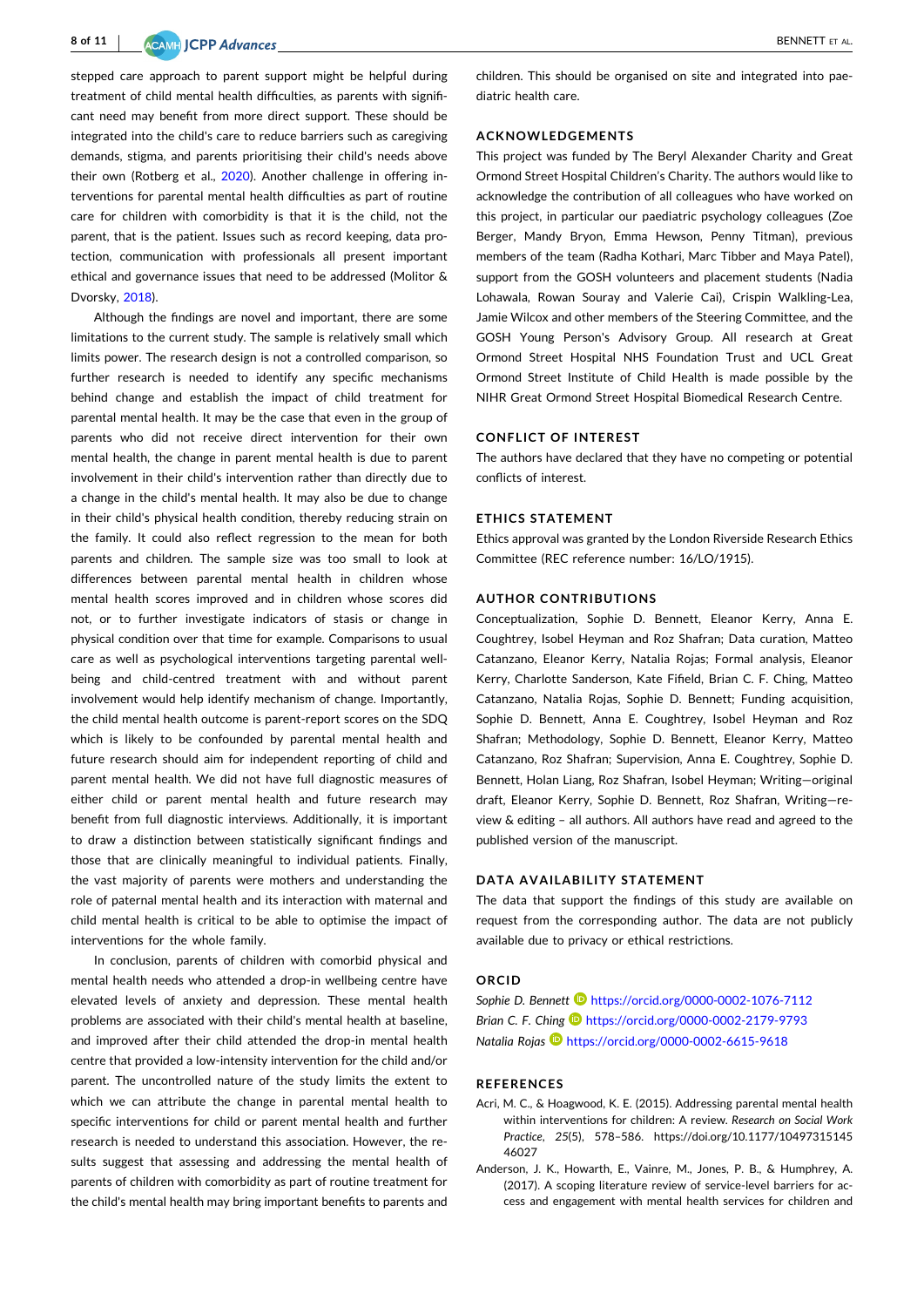<span id="page-8-0"></span>young people. *Children and Youth Services Review*, *77*, 164–176. <https://doi.org/10.1016/j.childyouth.2017.04.017>

- Arango, C., Díaz‐Caneja, C. M., McGorry, P. D., Rapoport, J., Sommer, I. E., Vorstman, J. A., McDaid, D., Marín, O., Serrano‐Drozdowskyj, E., Freedman, R., & Carpenter, W. (2018). Preventive strategies for mental health. *The Lancet Psychiatry*, *5*(7), 591–604. [https://doi.org/](https://doi.org/10.1016/s2215-0366(18)30057-9) 10.1016/s2215‐[0366\(18\)30057](https://doi.org/10.1016/s2215-0366(18)30057-9)‐9
- Bagner, D. M., Pettit, J. W., Lewinsohn, P. M., Seeley, J. R., & Jaccard, J. (2013). Disentangling the temporal relationship between parental depressive symptoms and early child behavior problems: A transactional framework. *Journal of Clinical Child and Adolescent Psychology*, *42*(1), 78–90. <https://doi.org/10.1080/15374416.2012.715368>
- Barlow, J. H., & Ellard, D. R. (2006). The psychosocial well-being of children with chronic disease, their parents and siblings: An overview of the research evidence base. *Child: Care, Health and Development*, *32*(1), 19–31. [https://doi.org/10.1111/j.1365](https://doi.org/10.1111/j.1365-2214.2006.00591.x)‐2214.2006.00591.x
- Barwick, M., Urajnik, D., Sumner, L., Cohen, S., Reid, G., Engel, K., & Moore, J. E. (2013). Profiles and service utilization for children accessing a mental health walk‐in clinic versus usual care. *Journal of Evidence‐ Based Social Work*, *10*(4), 338–352. [https://doi.org/10.1080/15433](https://doi.org/10.1080/15433714.2012.663676) [714.2012.663676](https://doi.org/10.1080/15433714.2012.663676)
- Bennett, S., Shafran, R., Coughtrey, A., Walker, S., & Heyman, I. (2015). Psychological interventions for mental health disorders in children with chronic physical illness: A systematic review. *Archives of Disease in Childhood*, *100*(4), 308–316. [https://doi.org/10.1136/archdischild](https://doi.org/10.1136/archdischild-2014-307474)‐ 2014‐[307474](https://doi.org/10.1136/archdischild-2014-307474)
- Bennett, S. D., Coughtrey, A. E., Heyman, I., Greally, S., Clarkson, H., Bhattacharyya, T., Lewis, C., Varadkar, S., & Shafran, R. (2018). Guided self‐help for mental health disorders in children and young people with chronic neurological conditions: A qualitative evaluation. *European Journal of Paediatric Neurology*, *22*(4), 620–631. <https://doi.org/10.1016/j.ejpn.2018.02.011>
- Bodden, D. H., Bogels, S. M., Nauta, M. H., De Haan, E., Ringrose, J., Appelboom, C., Brinkman, A. G., & Appelboom‐Geerts, K. C. (2008). Child versus family cognitive‐behavioral therapy in clinically anxious youth: An efficacy and partial effectiveness study. *Journal of the American Academy of Child & Adolescent Psychiatry*, *47*(12), 1384–1394. <https://doi.org/10.1097/CHI.0b013e318189148e>
- Campbell, T. C. H., Reupert, A., Sutton, K., Basu, S., Davidson, G., Middeldorp, C. M., Naughton, M., & Maybery, D. (2020). Prevalence of mental illness among parents of children receiving treatment within child and adolescent mental health services (CAMHS): A scoping review. *European Child and Adolescent Psychiatry*, *30*, 997–1012. [https://doi.org/10.1007/s00787](https://doi.org/10.1007/s00787-020-01502-x)‐020‐01502‐x
- Catanzano, M., Bennett, S. D., Kerry, E., Liang, H., Heyman, I., Coughtrey, A. E., Fifield, K., Taylor, C., Dalgleish, T., Xu, L., & Shafran, R. (2020). Evaluation of a mental health drop-in centre offering brief transdiagnostic psychological assessment and treatment for children and adolescents with long‐term physical conditions and their families: A single‐arm, open, non‐randomised trial. *Evidence‐Based Mental Health*, *24*, 25–32. [https://doi.org/10.1136/ebmental](https://doi.org/10.1136/ebmental-2020-300197)‐2020‐300197
- Chorpita, B., & Weisz, J. R. (2009). *Modular approach to therapy for children with anxiety, depression, trauma, or conduct problems (MATCH‐ADTC)*. PracticeWise, LLC.
- Cobham, V. E., Dadds, M. R., & Spence, S. H. (1998). The role of parental anxiety in the treatment of childhood anxiety. *Journal of Consulting and Clinical Psychology*, *66*(6), 893–905. [https://doi.org/10.1037//](https://doi.org/10.1037//0022-006x.66.6.893) 0022‐[006x.66.6.893](https://doi.org/10.1037//0022-006x.66.6.893)
- Cohen, J. (2013). *Statistical power analysis for the behavioral sciences*. Academic Press.
- Cousino, M. K., & Hazen, R. A. (2013). Parenting stress among caregivers of children with chronic illness: A systematic review. *Journal of Pediatric Psychology*, *38*(8), 809–828. [https://doi.org/10.1093/jpepsy/](https://doi.org/10.1093/jpepsy/jst049) ist049
- Crenna‐Jennings, W., & Hutchinson, J. (2020). *Access to child and adolescent mental health services in 2019*. Education Policy Institute. https://epi.org.uk/wp‐[content/uploads/2020/01/Access](https://epi.org.uk/wp-content/uploads/2020/01/Access-to-CAMHS-in-2019_EPI.pdf)‐to‐CAMHS‐ in‐[2019\\_EPI.pdf](https://epi.org.uk/wp-content/uploads/2020/01/Access-to-CAMHS-in-2019_EPI.pdf)
- Creswell, C., Cruddace, S., Gerry, S., Gitau, R., McIntosh, E., Mollison, J., Murray, L., Shafran, R., Stein, A., Violato, M., Voysey, M., Willetts, L.,

Williams, N., Yu, L. M., & Cooper, P. J. (2015). Treatment of childhood anxiety disorder in the context of maternal anxiety disorder: A randomised controlled trial and economic analysis. *Health Technology Assessment*, *19*(38), 1–184. vii‐viii. <https://doi.org/10.3310/hta19380>

- Creswell, C., Violato, M., Cruddace, S., Gerry, S., Murray, L., Shafran, R., Stein, A., Willetts, L., McIntosh, E., & Cooper, P. J. (2020). A randomised controlled trial of treatments of childhood anxiety disorder in the context of maternal anxiety disorder: Clinical and costeffectiveness outcomes. *The Journal of Child Psychology and Psychiatry*, *61*(1), 62–76. <https://doi.org/10.1111/jcpp.13089>
- Creswell, C., Waite, P., & Hudson, J. (2020). Practitioner Review: Anxiety disorders in children and young people—Assessment and treatment. *The Journal of Child Psychology and Psychiatry*, *61*(6), 628–643. <https://doi.org/10.1111/jcpp.13186>
- de Winter, J. C., Gosling, S. D., & Potter, J. (2016). Comparing the Pearson and Spearman correlation coefficients across distributions and sample sizes: A tutorial using simulations and empirical data. *Psychological Methods*, *21*(3), 273–290. [https://doi.org/10.1037/](https://doi.org/10.1037/met0000079) [met0000079](https://doi.org/10.1037/met0000079)
- D'Onofrio, B. M., Slutske, W. S., Turkheimer, E., Emery, R. E., Harden, K. P., Heath, A. C., Madden, P. A., & Martin, N. G. (2007). Intergenerational transmission of childhood conduct problems: A Children of Twins Study. *Archives of General Psychiatry*, *64*(7), 820–829. [https://doi.org/](https://doi.org/10.1001/archpsyc.64.7.820) [10.1001/archpsyc.64.7.820](https://doi.org/10.1001/archpsyc.64.7.820)
- Eley, T. C., McAdams, T. A., Rijsdijk, F. V., Lichtenstein, P., Narusyte, J., Reiss, D., Spotts, E. L., Ganiban, J. M., & Neiderhiser, J. M. (2015). The intergenerational transmission of anxiety: A children‐of‐twins study. *The American Journal of Psychiatry*, *172*(7), 630–637. [https://doi.org/](https://doi.org/10.1176/appi.ajp.2015.14070818) [10.1176/appi.ajp.2015.14070818](https://doi.org/10.1176/appi.ajp.2015.14070818)
- Goodman, A., & Goodman, R. (2011). Population mean scores predict child mental disorder rates: Validating SDQ prevalence estimators in Britain. *The Journal of Child Psychology and Psychiatry*, *52*(1), 100–108. [https://doi.org/10.1111/j.1469](https://doi.org/10.1111/j.1469-7610.2010.02278.x)‐7610.2010. [02278.x](https://doi.org/10.1111/j.1469-7610.2010.02278.x)
- Goodman, R. (2001). Psychometric properties of the strengths and difficulties questionnaire. *Journal of the American Academy of Child & Adolescent Psychiatry*, *40*(11), 1337–1345. [https://doi.org/10.1097/](https://doi.org/10.1097/00004583-200111000-00015) 00004583‐[200111000](https://doi.org/10.1097/00004583-200111000-00015)‐00015
- Goodman, R., Ford, T., Richards, H., Gatward, R., & Meltzer, H. (2000). The development and well‐being assessment: Description and initial validation of an integrated assessment of child and adolescent psychopathology. *Journal of Child Psychology and Psychiatry*, *41*(5), 645–655. [https://doi.org/10.1111/j.1469](https://doi.org/10.1111/j.1469-7610.2000.tb02345.x)‐7610.2000. [tb02345.x](https://doi.org/10.1111/j.1469-7610.2000.tb02345.x)
- Hinz, A., Klein, A. M., Brahler, E., Glaesmer, H., Luck, T., Riedel‐Heller, S. G., Wirkner, K., & Hilbert, A. (2017). Psychometric evaluation of the Generalized Anxiety Disorder Screener GAD‐7, based on a large German general population sample. *Journal of Affective Disorders*, *210*, 338–344. <https://doi.org/10.1016/j.jad.2016.12.012>
- Holmbeck, G. N., Johnson, S. Z., Wills, K. E., McKernon, W., Rose, B., Erklin, S., & Kemper, T. (2002). Observed and perceived parental overprotection in relation to psychosocial adjustment in preadolescents with a physical disability: The mediational role of behavioral autonomy. *Journal of Consulting and Clinical Psychology*, *70*(1), 96–110. [https://doi.org/10.1037//0022](https://doi.org/10.1037//0022-006x.70.1.96)‐006x.70.1.96
- Hood, K. K., Huestis, S., Maher, A., Butler, D., Volkening, L., & Laffel, L. M. (2006). Depressive symptoms in children and adolescents with type 1 diabetes: Association with diabetes‐specific characteristics. *Diabetes Care*, *29*(6), 1389–1389. [https://doi.org/10.2337/dc06](https://doi.org/10.2337/dc06-0087)‐0087
- Hudson, J. L., Newall, C., Rapee, R. M., Lyneham, H. J., Schniering, C. C., Wuthrich, V. M., Schneider, S., Seeley‐Wait, E., Edwards, S., & Gar, N. S. (2014). The impact of brief parental anxiety management on child anxiety treatment outcomes: A controlled trial. *Journal of Clinical Child and Adolescent Psychology*, *43*(3), 370–380. [https://doi.](https://doi.org/10.1080/15374416.2013.807734) [org/10.1080/15374416.2013.807734](https://doi.org/10.1080/15374416.2013.807734)
- Hysing, M., Elgen, I., Gillberg, C., Lie, S. A., & Lundervold, A. J. (2007). Chronic physical illness and mental health in children. Results from a large‐scale population study. *The Journal of Child Psychology and Psychiatry*, *48*(8), 785–792. [https://doi.org/10.1111/j.1469](https://doi.org/10.1111/j.1469-7610.2007.01755.x)‐7610.2007. [01755.x](https://doi.org/10.1111/j.1469-7610.2007.01755.x)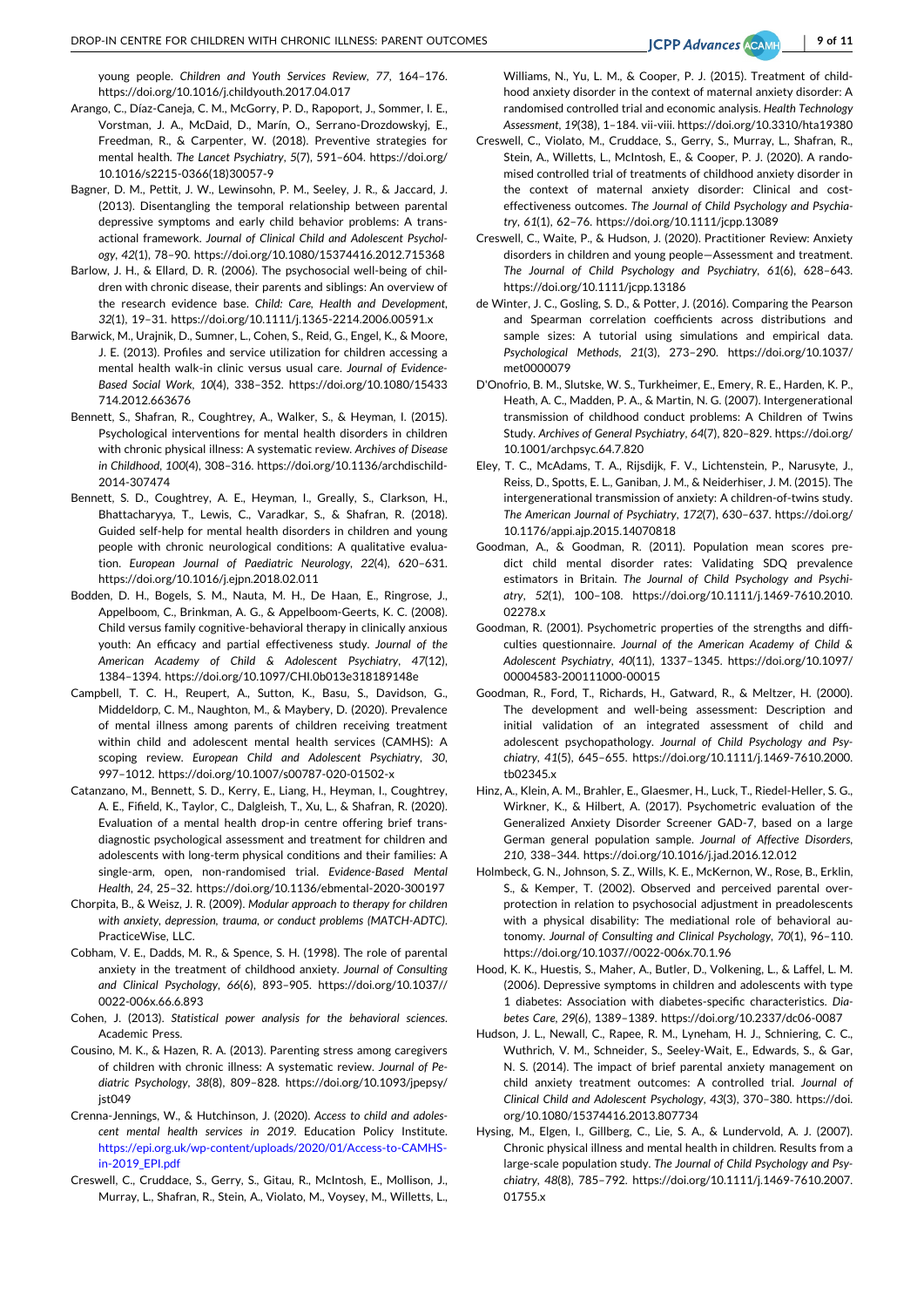ACAMH **JCPP Advances** 

- <span id="page-9-0"></span>Jarosz, E., & Bayer, J. K. (2017). Service evaluation of the Cool Little Kids parenting program delivered in the community. *Advances in Mental Health*, *17*(1), 6–20. [https://doi.org/10.1080/18387357.2017.](https://doi.org/10.1080/18387357.2017.1418630) [1418630](https://doi.org/10.1080/18387357.2017.1418630)
- Knapp, M., McDaid, D., & Parsonage, M. (2011). *Mental health promotion and mental illness prevention: The economic case*. The Department of Health. [https://assets.publishing.service.gov.uk/](https://assets.publishing.service.gov.uk/government/uploads/system/uploads/attachment_data/file/215626/dh_126386.pdf) [government/uploads/system/uploads/attachment\\_data/file/215626/](https://assets.publishing.service.gov.uk/government/uploads/system/uploads/attachment_data/file/215626/dh_126386.pdf) [dh\\_126386.pdf](https://assets.publishing.service.gov.uk/government/uploads/system/uploads/attachment_data/file/215626/dh_126386.pdf)
- Kroenke, K., Spitzer, R. L., & Williams, J. B. (2001). The PHQ‐9: Validity of a brief depression severity measure. *Journal of General Internal Medicine*, *16*(9), 606–613. [https://doi.org/10.1046/j.1525](https://doi.org/10.1046/j.1525-1497.2001.016009606.x)‐1497.2001. [016009606.x](https://doi.org/10.1046/j.1525-1497.2001.016009606.x)
- Lavallee, K., Schuck, K., Blatter‐Meunier, J., & Schneider, S. (2019). Transgenerational improvements following child anxiety treatment: An exploratory examination. *PLoS One*, *14*(2), e0212667. [https://doi.](https://doi.org/10.1371/journal.pone.0212667) [org/10.1371/journal.pone.0212667](https://doi.org/10.1371/journal.pone.0212667)
- Law, E., Fisher, E., Eccleston, C., & Palermo, T. M. (2019). Psychological interventions for parents of children and adolescents with chronic illness. *Cochrane Database of Systematic Reviews*, *3*, CD009660. <https://doi.org/10.1002/14651858.CD009660.pub4>
- Lima, N. N., do Nascimento, V. B., de Carvalho, S. M., de Abreu, L. C., Neto, M. L., Brasil, A. Q., Junior, F. T., de Oliveira, G. F., & Reis, A. O. (2013). Childhood depression: A systematic review. *Neuropsychiatric Disease and Treatment*, *9*, 1417–1425. <https://doi.org/10.2147/NDT.S42402>
- McAdams, T. A., Rijsdijk, F. V., Neiderhiser, J. M., Narusyte, J., Shaw, D. S., Natsuaki, M. N., Spotts, E. L., Ganiban, J. M., Reiss, D., Leve, L. D., Lichtenstein, P., & Eley, T. C. (2015). The relationship between parental depressive symptoms and offspring psychopathology: Evidence from a children‐of‐twins study and an adoption study. *Psychological Medicine*, *45*(12), 2583–2594. [https://doi.org/10.1017/](https://doi.org/10.1017/S0033291715000501) [S0033291715000501](https://doi.org/10.1017/S0033291715000501)
- Miller, A. H., Ancoli‐Israel, S., Bower, J. E., Capuron, L., & Irwin, M. R. (2008). Neuroendocrine‐immune mechanisms of behavioral comorbidities in patients with cancer. *Journal of Clinical Oncology*, *26*(6), 971–982. <https://doi.org/10.1200/JCO.2007.10.7805>
- Molitor, S. J., & Dvorsky, M. R. (2018). Ethical considerations for assessing parent mental health during child assessment services. *Ethics & Behavior*, *29*(2), 87–100. [https://doi.org/10.1080/10508422.2018.](https://doi.org/10.1080/10508422.2018.1482746) [1482746](https://doi.org/10.1080/10508422.2018.1482746)
- Nath, R., Shannon, H., Georgiades, K., Sword, W., & Raina, P. (2016). The impact of drop‐in centers on the health of street children in New Delhi, India: A cross‐sectional study. *Child Abuse & Neglect*, *62*, 122–131. <https://doi.org/10.1016/j.chiabu.2016.11.001>
- Naylor, C., Parsonage, M., McDaid, D., Knapp, M., Fossey, M., & Galea, A. (2012). *Long‐term conditions and mental health: The cost of co‐ morbidities*. The King's Fund and Centre for Mental Health. [https://www.kingsfund.org.uk/sites/default/files/field/field\\_publica](https://www.kingsfund.org.uk/sites/default/files/field/field_publication_file/long-term-conditions-mental-health-cost-comorbidities-naylor-feb12.pdf) tion\_file/long‐term‐conditions‐mental‐health‐cost‐[comorbidities](https://www.kingsfund.org.uk/sites/default/files/field/field_publication_file/long-term-conditions-mental-health-cost-comorbidities-naylor-feb12.pdf)‐nay lor‐[feb12.pdf](https://www.kingsfund.org.uk/sites/default/files/field/field_publication_file/long-term-conditions-mental-health-cost-comorbidities-naylor-feb12.pdf)
- Neece, C. L. (2014). Mindfulness‐based stress reduction for parents of young children with developmental delays: Implications for parental mental health and child behavior problems. *Journal of Applied Research in Intellectual Disabilities*, *27*(2), 174–186. [https://doi.org/10.](https://doi.org/10.1111/jar.12064) [1111/jar.12064](https://doi.org/10.1111/jar.12064)
- Pierce, M., Hope, H. F., Kolade, A., Gellatly, J., Osam, C. S., Perchard, R., Kosidou, K., Dalman, C., Morgan, V., Di Prinzio, P., & Abel, K. M. (2020). Effects of parental mental illness on children's physical health: Systematic review and meta‐analysis. *British Journal of Psychiatry*, *217*(1), 354–363. [https://doi.org/10.1192/bjp.](https://doi.org/10.1192/bjp.2019.216) [2019.216](https://doi.org/10.1192/bjp.2019.216)
- Pinquart, M. (2019a). Featured article: Depressive symptoms in parents of children with chronic health conditions: A meta‐analysis. *Journal of Pediatric Psychology*, *44*(2), 139–149. [https://doi.org/10.1093/](https://doi.org/10.1093/jpepsy/jsy075) ipepsy/jsy075
- Pinquart, M. (2019b). Meta‐analysis of anxiety in parents of young people with chronic health conditions. *Journal of Pediatric Psychology*, *44*(8), 959–969. <https://doi.org/10.1093/jpepsy/jsz024>
- Pinquart, M., & Shen, Y. (2011a). Behavior problems in children and adolescents with chronic physical illness: A meta‐analysis. *Journal of*

*Pediatric Psychology*, *36*(9), 1003–1016. [https://doi.org/10.1093/](https://doi.org/10.1093/jpepsy/jsr042) ipepsy/isr042

- Pinquart, M., & Shen, Y. (2011b). Depressive symptoms in children and adolescents with chronic physical illness: An updated meta‐analysis. *Journal of Pediatric Psychology*, *36*(4), 375–384. [https://doi.org/10.](https://doi.org/10.1093/jpepsy/jsq104) [1093/jpepsy/jsq104](https://doi.org/10.1093/jpepsy/jsq104)
- Pinquart, M., & Shen, Y. (2011c). Anxiety in children and adolescents with chronic physical illnesses: A meta‐analysis. *Acta Paediatrica*, *100*(8), 1069–1076. [https://doi.org/10.1111/j.1651](https://doi.org/10.1111/j.1651-2227.2011.02223.x)‐2227.2011. [02223.x](https://doi.org/10.1111/j.1651-2227.2011.02223.x)
- Plummer, F., Manea, L., Trepel, D., & McMillan, D. (2016). Screening for anxiety disorders with the GAD‐7 and GAD‐2: A systematic review and diagnostic metaanalysis. *General Hospital Psychiatry*, *39*, 24–31. <https://doi.org/10.1016/j.genhosppsych.2015.11.005>
- Reupert, A. E., Maybery, D. J., & J Maybery, N. M. (2013). Children whose parents have a mental illness: Prevalence, need and treatment. *Medical Journal of Australia*, *199*(3 Suppl), S7–S9. [https://doi.org/10.](https://doi.org/10.5694/mja11.11200) [5694/mja11.11200](https://doi.org/10.5694/mja11.11200)
- Rief, W., Nanke, A., Klaiberg, A., & Braehler, E. (2004). Base rates for panic and depression according to the Brief Patient Health Questionnaire: A population‐based study. *Journal of Affective Disorders*, *82*(2), 271–276. <https://doi.org/10.1016/j.jad.2003.11.006>
- Robinson, L., Delgadillo, J., & Kellett, S. (2020). The dose‐response effect in routinely delivered psychological therapies: A systematic review. *Psychotherapy Research*, *30*(1), 79–96. [https://doi.org/10.1080/](https://doi.org/10.1080/10503307.2019.1566676) [10503307.2019.1566676](https://doi.org/10.1080/10503307.2019.1566676)
- Rotberg, B., Wittenberg, J., Orkin, J., Saunders, N. R., & Cohen, E. (2020). Caring about caregivers: The role of paediatricians in supporting the mental health of parents of children with high caregiving needs. *Archives of Disease in Childhood*, *105*(11), 1028–1030. [https://doi.org/](https://doi.org/10.1136/archdischild-2019-318729) [10.1136/archdischild](https://doi.org/10.1136/archdischild-2019-318729)‐2019‐318729
- Sandstrom, M. J., & Schanberg, L. E. (2004). Peer rejection, social behavior, and psychological adjustment in children with juvenile rheumatic disease. *Journal of Pediatric Psychology*, *29*(1), 29–34. [https://doi.org/](https://doi.org/10.1093/jpepsy/jsh004) [10.1093/jpepsy/jsh004](https://doi.org/10.1093/jpepsy/jsh004)
- Sav, A., King, M. A., Whitty, J. A., Kendall, E., McMillan, S. S., Kelly, F., Hunter, B., & Wheeler, A. J. (2015). Burden of treatment for chronic illness: A concept analysis and review of the literature. *Health Expectations*, *18*(3), 312–324. [https://doi.org/10.1111/hex.](https://doi.org/10.1111/hex.12046) [12046](https://doi.org/10.1111/hex.12046)
- Settipani, C. A., Hawke, L. D., Cleverley, K., Chaim, G., Cheung, A., Mehra, K., Rice, M., Szatmari, P., & Henderson, J. (2019). Key attributes of integrated community‐based youth service hubs for mental health: A scoping review. *International Journal of Mental Health Systems*, *13*, 52. [https://doi.org/10.1186/s13033](https://doi.org/10.1186/s13033-019-0306-7)‐019‐0306‐7
- Silverman, W. K., Kurtines, W. M., Jaccard, J., & Pina, A. A. (2009). Directionality of change in youth anxiety treatment involving parents: An initial examination. *Journal of Consulting and Clinical Psychology*, *77*(3), 474–485. <https://doi.org/10.1037/a0015761>
- Spitzer, R. L., Kroenke, K., Williams, J. B., & Lowe, B. (2006). A brief measure for assessing generalized anxiety disorder: The GAD‐7. *Archives of Internal Medicine*, *166*(10), 1092–1097. [https://doi.org/10.](https://doi.org/10.1001/archinte.166.10.1092) [1001/archinte.166.10.1092](https://doi.org/10.1001/archinte.166.10.1092)
- Stone, L. L., Mares, S. H., Otten, R., Engels, R. C., & Janssens, J. M. (2016). The co-development of parenting stress and childhood internalizing and externalizing problems. *Journal of Psychopathology and Behavioral Assessment*, *38*, 76–86. [https://doi.org/10.1007/](https://doi.org/10.1007/s10862-015-9500-3) [s10862](https://doi.org/10.1007/s10862-015-9500-3)‐015‐9500‐3
- Tyler, E. T., Hulkower, R. L., & Kaminski, J. W. (2017). *Behavioral health integration in pediatric primary care: Considerations and opportunities for policymakers, planners, and providers*. Milbank Memorial Fund. https://www.milbank.org/wp‐[content/uploads/2017/03/MMF\\_BHI\\_](https://www.milbank.org/wp-content/uploads/2017/03/MMF_BHI_REPORT_FINAL.pdf) [REPORT\\_FINAL.pdf](https://www.milbank.org/wp-content/uploads/2017/03/MMF_BHI_REPORT_FINAL.pdf)
- Ueki, H., Kaneko, M., & Narukawa, M. (2013). Points to consider in multiregional trials using PHQ‐9: A meta‐analysis on PHQ‐9. *Value in Health*, *16*(7), A541. [https://doi.org/10.1016/j.jval.2013.](https://doi.org/10.1016/j.jval.2013.08.1372) [08.1372](https://doi.org/10.1016/j.jval.2013.08.1372)
- Upton, P., Eiser, C., Cheung, I., Hutchings, H. A., Jenney, M., Maddocks, A., Russell, I. T., & Williams, J. G. (2005). Measurement properties of the UK‐English version of the Pediatric Quality of Life Inventory 4.0